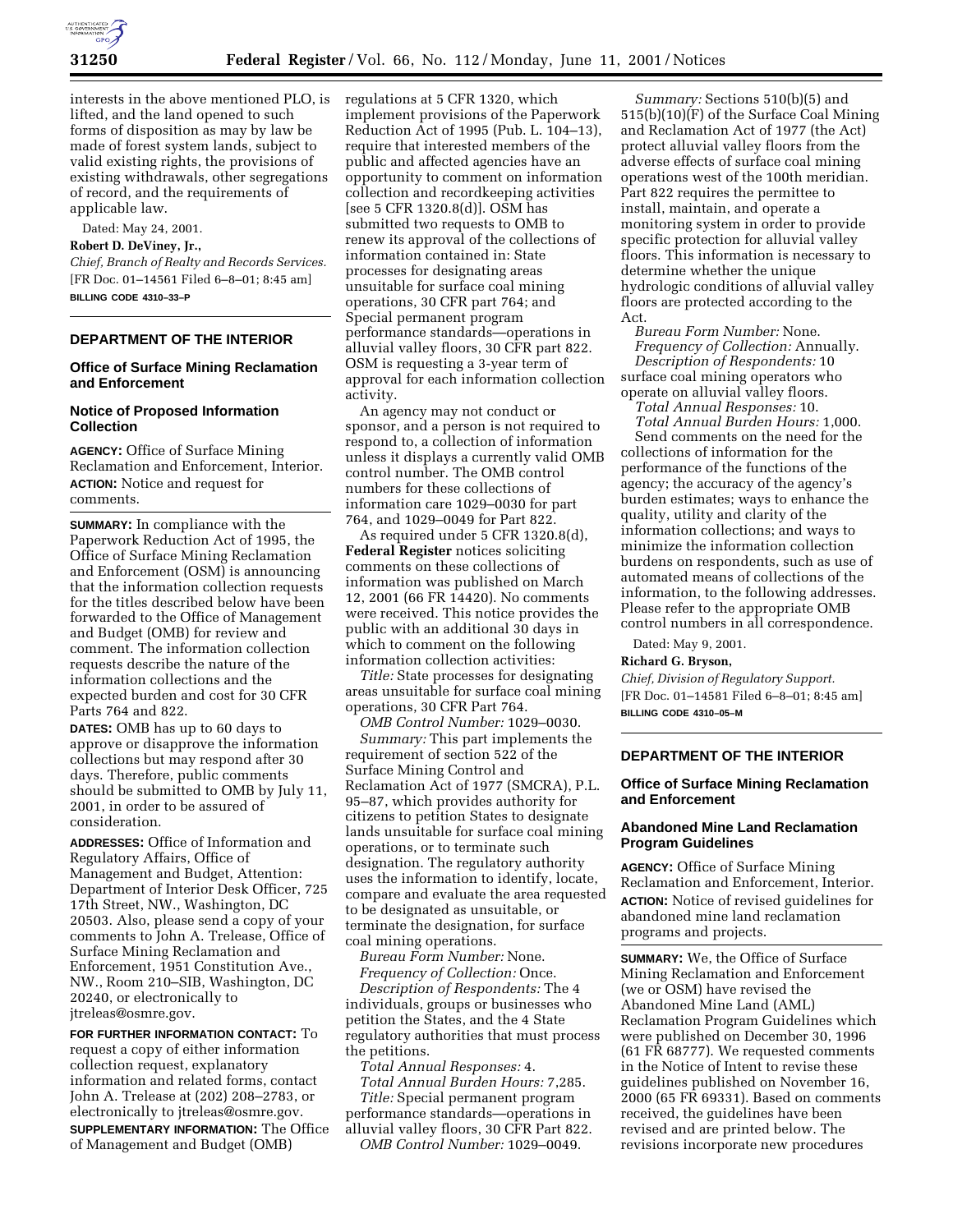found in the AML Enhancement Rule published February 12, 1999 (64 FR 7470). All other revisions are not substantive in nature and are intended to make our guidelines easier to read and understand.

**EFFECTIVE DATE:** June 11, 2001.

**ADDRESSES:** Additional copies of the revised guidelines are available for inspection and may be obtained at the following offices:

- OSM, Department of the Interior, South Interior Building Room 120, 1951 Constitution Avenue, NW., Washington, DC 20240, (202) 208– 5365
- OSM, Appalachian Regional Coordinating Center, Three Parkway Center, Pittsburgh, Pennsylvania 15220, (412) 937–2828
- OSM, Mid-Continent Regional Coordinating Center, 501 Belle Street, Alton, Illinois 62002, (618) 463–6460
- OSM, Western Regional Coordinating Center, 1999 Broadway, Suite 3320, Denver, Colorado 80202, (303) 672– 5500

## **FOR FURTHER INFORMATION CONTACT:** Mr.

Gene Krueger, Chief, Division of Reclamation Support, Office of Surface Mining Reclamation and Enforcement, 1951 Constitution Avenue, NW., Washington, DC 20240; Telephone: (202) 208–2937. E-mail: gkrueger@osmre.gov.

**SUPPLEMENTARY INFORMATION:** The AML Reclamation Program Guidelines give general guidance to States, Indian tribes, the U.S. Department of Agriculture, and OSM in the administration of reclamation activities. This includes activities carried out under programs authorized by Title IV of the Surface Mining Control and Reclamation Act of 1977 (SMCRA). These guidelines are considered to be statements of existing policy and do not set new legal requirements or obligations and could change at our discretion. Sections B.5.a– d of the guidelines have been revised to reflect the new procedures contained in the AML Enhancement Rule, 30 CFR 707.5 and 874.17. The complete guidelines document is set forth below:

Comments were requested on the proposed guidelines and a total of four comments were received. They were all from State authorities. All comments received were considered in the process of drafting the final guidelines and are available for inspection at the address listed above. A response to comments@ document has been prepared by OSM and is available on request by contacting the individual listed under **FOR FURTHER INFORMATION CONTACT.**

Dated: May 11, 2001. **Glenda Owens,**

*Acting Director, Office of Surface Mining Reclamation and Enforcement.*

# **Abandoned Mine Land (AML) Reclamation Program Guidelines for Reclamation Programs and Projects**

## **Contents**

- A. Definitions
- B. Program Considerations
- 1. Land, Water, or Mineral Rights Required for Reclamation
	- a. Consent Requirements and Responsibility
	- b. Written Consent Versus Police Power
	- c. Monitoring and Maintenance
	- d. Property Acquisition
- 2. Jurisdictional Responsibilities
- a. Reclamation Program Legal Requirements
- b. Environmental Evaluation Requirements c. Interstate Coordination Requirements
- 3. Selection Criteria (Non-emergency)
	- a. Reclamation Site Ranking
	- b. Reclamation Considerations
	- c. Reclamation Extent
	- d. Cooperative Efforts
- e. Joint Projects
- 4. Emergency Projects
- a. Authority for Emergency Reclamation b. Emergency Project Considerations
- c. Emergency Project Examples
- d. Abatement Procedures
- 5. Incidental Recovery of Coal in Conjunction With Reclamation Activities
	- a. Active Mining Permit Requirements
	- b. Disposition of Incidental Coal
- c. Substantial Deposits of Incidental Coal d. Optional Participation
- 6. Abandoned Structures and Equipment
- a. Investigation and Report
- b. Ownership Rights
- c. Disposal Revenues or Benefits
- 7. Borrow and Disposal Areas
	- a. Site Selection
	- b. Adverse Impacts
- 8. Program and Project Evaluation
- a. General Evaluation Considerations b. Evaluation Report
- 9. Maintenance of Reclamation Work a. Planned Maintenance
- b. Unplanned Maintenance
- 10. Non-coal Projects
- a. Guideline Applicability
- b. Priorities Under Section 409
- c. Priorities Under Section 411
- C. Site Considerations
- 1. Mine Drainage
	- a. General Considerations
	- b. At-source Control Measures
	- c. Treatment Measures
	- d. Coal Refuse Piles and Coal Waste Embankments
- 2. Active Slides and Slide-Prone Areas a. Site Evaluation Factors
- b. Remedial Measures
- 3. Erosion and Sedimentation
- a. Erosion and Sediment Control Considerations
- b. Erosion Control Practices
- c. Sediment Trapping Practices 4. Vegetation
- a. Existing Vegetation Inventory and Evaluation
- b. Vegetative Requirements
- 5. Toxic Materials
	- a. Sampling and Analysis Considerations b. Planning Considerations
	- c. Sites Eligible Under Comprehensive Environmental Response, Compensation, and Liability Act of 1980 (CERCLA).
- 6. Hydrologic Balance
	- a. Planning Considerations
- b. Surface-water Considerations
- c. Ground-water Considerations
- 7. Public Health and Safety
- a. Dump Sites
- b. Highwall Danger
- c. Mine Openings and Subsidence
- d. Radiation Emission
- e. Domestic Water Supplies
- f. Surface and Underground Mine Fires
- g. Hazardous/Explosive Gases 8. Esthetics and Visual Values
- a. Visual Degraders
- b. Esthetics Problem Solutions
- 9. Fish and Wildlife Values
- a. Project Identification Requirements b. Determining Fish and Wildlife Values and Goals
- c. Planning Considerations
- d. Installing and Maintaining Established Fish and Wildlife Habitat Values
- 10. Air Quality
- a. Air Quality Standards
- b. Coordination Requirements
- c. Air Quality Degradation and Improvement

# **A. Definitions**

*1. Abandoned Property*—Real and personal property, associated with past mining activities, forsaken or deserted by an owner. This includes real estate, structures, and equipment.

a. Abandoned Structures—

Abandoned permanent improvements or fixtures firmly attached to the land and considered as part of real property. Abandoned structures include but are not limited to coal tipples, coal washers, storage and grading facilities, loading docks, rail spurs, concrete foundations, dams, reservoirs, and bridges. Other items such as crushers, elevators, bins, loaders, conveyors and similar equipment are within this definition if firmly attached to the land.

b. Abandoned Equipment— Abandoned movable items not attached to the land. Such items are considered as personal property and include equipment and dismantled machinery not attached to the land and which could be moved. These items include but are not limited to shovels, scrapers, tires, machinery parts, trailers, trucks, electrical substations on skids, feeders, and loaders.

c. Disposal—The sale, federal use, demolition, removal, and the burning and burial of scrap or other debris resulting from abandoned structures and equipment.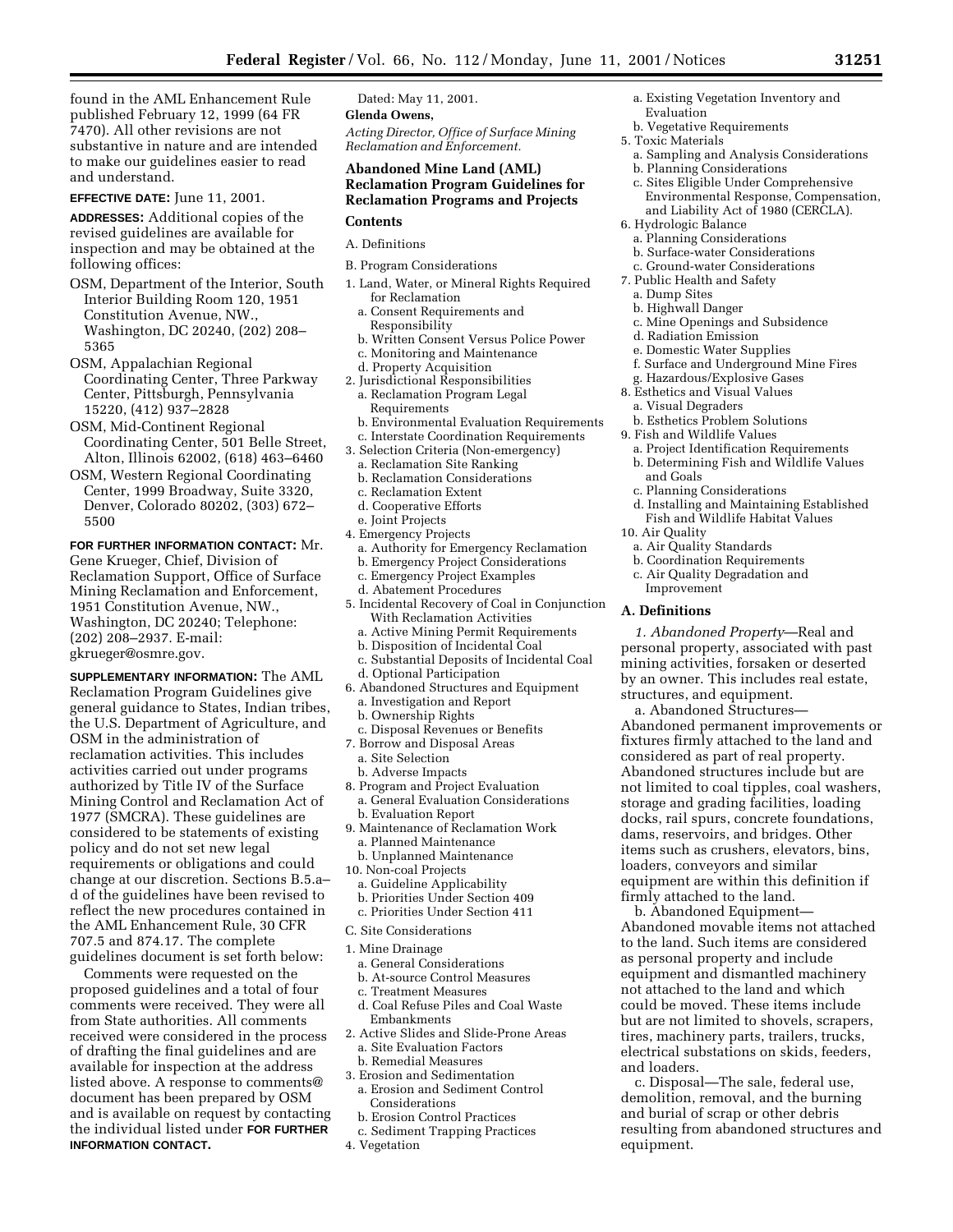*2. Act*—The Surface Mining Control and Reclamation Act of 1977 enacted as Public Law 95–87 (30 U.S.C. 1201 et seq.), as amended.

*3. Administering Agency*—The agency responsible for carrying out a reclamation program or project. This includes OSM for federal reclamation projects; United States Department of Agriculture (USDA), Natural Resources Conservation Service (NRCS) for the Rural Abandoned Mine Program; designated State reclamation agencies for projects carried out under an approved State Reclamation Plan; and Indian tribes for projects carried out under an approved Indian Reclamation Plan.

*4. Eligible Lands*—Land and water which were mined for coal or which were affected by such mining, wastebanks, coal processing, or other coal mining processes and left or abandoned in either an unreclaimed or inadequately reclaimed condition prior to August 3, 1977, and for which there is no continuing reclamation responsibility. Provided, however, that lands and water damaged by coal mining operations after that date and on or before November 5, 1990, may also be eligible for reclamation if they meet the requirements specified in 30 CFR 874.12 (d) and (e). Eligible lands and water for non-coal reclamation purposes are those sites that meet the eligibility requirements specified in Section 409 of the Act or, following certification of the completion of all known coal problems, those in Section 411 of the Act or 30 CFR 875.14. For additional eligibility requirements for water projects, see 30 CFR 874.14, and for lands affected by remining operations, see Section 404 of the Act.

*5. Emergency*—A sudden dangerous condition or impairment that constitutes a situation with a high probability of substantial physical harm to the health, safety, or general welfare of people before the danger can be abated under normal program procedures.

*6. Hydrologic Balance*—The relationship between the quality and quantity of water inflow to water outflow from an abandoned mine land site. The relationship includes water storage and transfer within hydrologic units as they now exist or may have existed.

*7. Toxic Materials*—Earth materials or wastes resulting from mining operations which, if acted upon by air, water, or micro-biological processes are likely to produce chemical or physical conditions in soils or water that are harmful to the animal and plant life or water use.

#### **B. Program Considerations**

### *1. Land, Water, or Mineral Rights Required for Reclamation*

a. Consent Requirements and Responsibility. In addition to the rights of entry required by 30 CFR 877, other consents required by the specific type of reclamation program should be secured. In water limited areas reclamation programs that propose to restore or alter water quality or quantity should not be undertaken until the appropriate water right authorizations are secured. If the mineral estate is severed from the surface estate, consents should be secured from both parties. All necessary consents should be secured for a time period sufficient to complete the reclamation activities. The administering agency has the responsibility to make certain that no reclamation work is carried out without such authorizations.

b. Written Consent Versus Police Power. Written consent from the owner of record and the tenant holding a lease or his authorized agent should be the preferred means for securing agreements to enter lands in order to carry out reclamation work. Entry by use of police power is restricted to those reclamation projects that will protect public health, safety, and general welfare as authorized under Sections 407(a), 407(b), 409(c), and 410 of the Act. They should be undertaken only after all possibilities of securing written consents have been exhausted.

c. Monitoring and Maintenance. Written consent by the landowner should include considerations for monitoring and maintenance, including rights of entry as necessary.

d. Property Acquisition. Acquisition of property may be undertaken only under the conditions specified in Sections 407 and 409 of the Act.

## *2. Jurisdictional Responsibilities*

a. Reclamation Program Legal Requirements. The administering agency should make certain of compliance with all applicable Federal, State, Tribal, and local laws and coordination with the appropriate agencies as necessary.

b. Environmental Evaluation Requirements. Compliance with the National Environmental Policy Act of 1969 (NEPA) is mandatory for every proposed AML reclamation project. Authorization by the Council on Environmental Quality (CEQ), at 40 CFR 1506.11, to abate emergency conditions without preparing an environmental document does not relieve us or the States/Tribes of the responsibility to complete consultation duties or obtain

necessary permits in accordance with other Federal, State and local laws.

(1) OSM and the States are authorized to act where emergency circumstances at the site require immediate abatement action if the environmental document cannot be completed prior to the initiation of action. The action taken must be limited to that necessary to control the immediate impacts of the emergency.

(2) Actions which remain to be taken at the site of an emergency after the abatement of the immediate impacts require the preparation of an environmental document.

c. Interstate Coordination Requirements. Where reclamation is proposed that may affect bordering States or other jurisdictional authorities, the administering agency should coordinate planning and implementation of these projects with those entities.

#### *3. Selection Criteria (Non-Emergency)*

a. Reclamation Site Ranking. Procedures for selecting non-emergency sites for reclamation should use weighing factors to rank the proposed sites in accordance with priorities set in Section 403 of the Act. General instructions for determining the AML priority of a site are contained in the OSM Abandoned Mine Land Inventory Manual. Non-coal sites must comply with Section 409 or 411 as appropriate. Negative weights should be considered for adverse impacts resulting from the proposed project. Generally, reclamation of lower priority projects should not begin until all known higher priority projects have been completed, are in the process of being reclaimed, or have been approved for funding by the Secretary. Lower priority projects, or contiguous work, may be undertaken in conjunction with high priority projects in accordance with these guidelines.

(1) The administering agency may give priority consideration to reclamation projects where:

(a) The landowner(s) consent to participate in post reclamation maintenance activities of the area;

(b) Reclamation provides many benefits to the landowner(s) and where those benefits have a greater cumulative value than other projects; and/or,

(c) Reclamation provides offsite public benefits.

b. Reclamation Considerations. The following items should be considered in determining whether a non-emergency site should be reclaimed.

(1) The lands proposed for reclamation are eligible as defined by Section 404, 409, or 411 of the Act.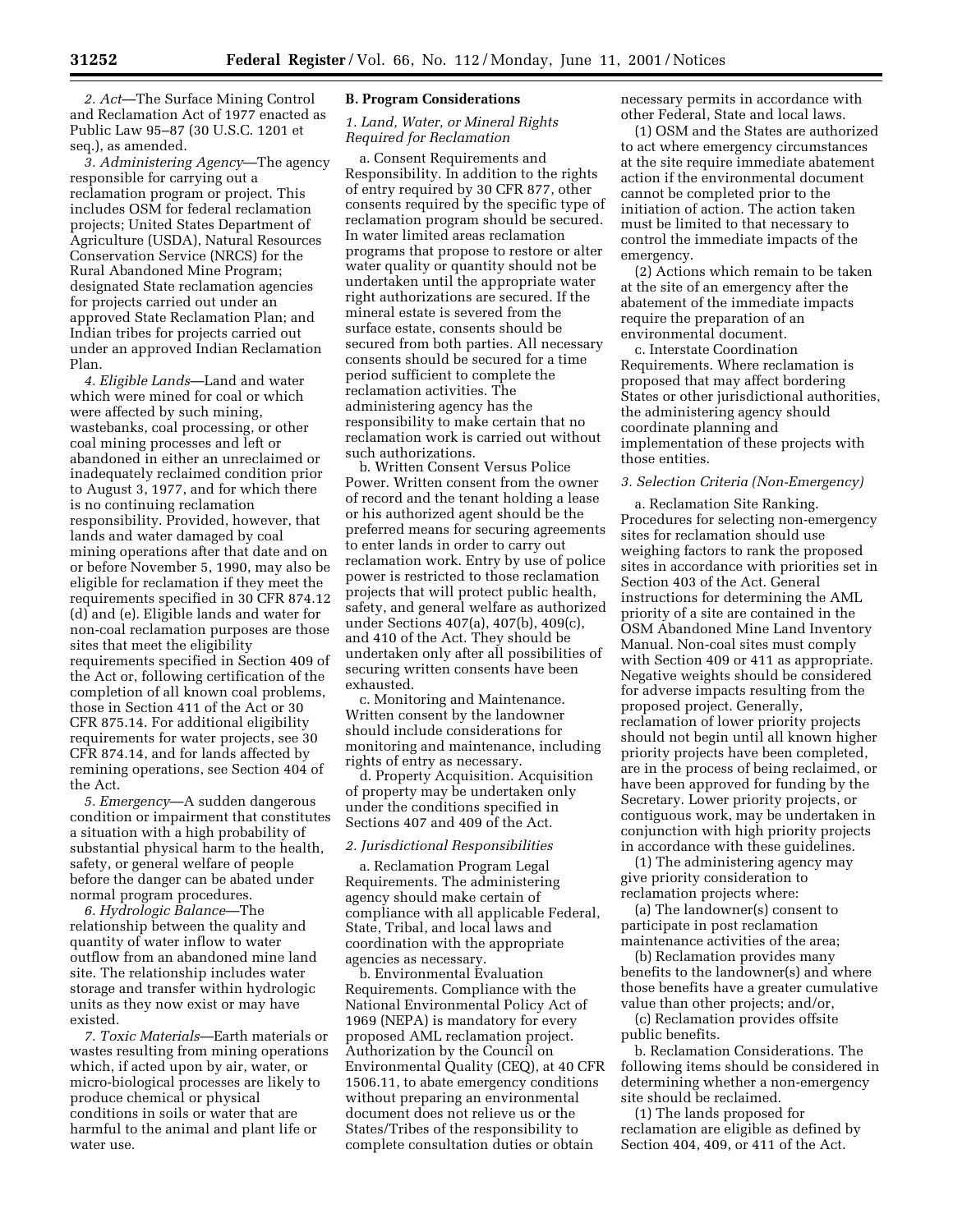(2) Problems associated with the site can be abated by using current available technology or horizon technology with a high probability of success to prevent or minimize present or future negative effects. When necessary to determine which technology is best suited to a particular problem area, test plots and/ or field trials are allowed. Such activities are appropriate and do not constitute ''research'' as prohibited by the Act.

(3) Reclamation can be carried out in a manner that minimizes maintenance to achieve a self-sustaining reclamation solution. Self-sustaining implies reclamation that is permanent and stable under the prevailing environmental and land-use conditions using current technology. Projects that require continuous maintenance and/or operating costs should be undertaken only if a commitment exists to bear these indefinite costs.

(4) Reclamation activities can be planned in a manner that is cost effective and agreeable with the proposed post reclamation land use as intended by the landowner(s).

(5) Reclamation activities and post reclamation land use is cost effective and agreeable with surrounding land uses, complies with local, State, Tribal, and Federal requirements, and is acceptable to the community involved.

(6) If the project area is to be remined or developed in the foreseeable future and these activities will eliminate the adverse effects of past mining, reclamation should only be undertaken where the offsite adverse impacts from the affected area are so severe as to cause significant danger to public health and safety or to the environment if not abated before the proposed remining or development takes place.

c. Reclamation Extent. The amount of reclamation performed on a site depends upon the priority, funding available, and technology available for reclaiming the site. When it is cost effective to do so, consideration should be given to lower priority problems in the reclamation plan when contracting for the elimination of a high priority problem. The original purpose of the reclamation should be to address the higher priority problems. Factors that should be considered in determining the amount of reclamation to be done at a site include the following:

(1) The total area of affected land and water;

(2) Uniformity/diversity of the problem(s) over the entire site;

(3) Minimum reclamation needed to restore the site and additional low priority work needed, if any;

(4) Availability of funds;

(5) Cost effectiveness of the proposed work;

(6) Proposed post reclamation land use;

(7) Onsite, offsite, and multiple use benefits;

(8) Post reclamation maintenance required and landowner participation in that maintenance;

(9) Accommodating landowner(s) land use and treatment requests, if possible without incurring additional costs above that required for the minimum reclamation needed; and,

(10) The possibility of remining.

d. Cooperative Efforts. In addition to the landowner consent requirements described in Section B. Part 1 of these guidelines, a maintenance agreement between the administering agency and the landowner(s) may be included as part of the reclamation plan to make certain the continued success of the reclamation project. Estimated costs as well as financial and administrative responsibilities should be recognized in any agreement.

e. Joint Projects. Joint undertakings between the administering agency and the landowner(s) or other local, State, Tribal, or Federal agencies are supported and encouraged.

### *4. Emergency Projects*

a. Authority for Emergency Reclamation. Authorities and requirements for rights of entry to carry out emergency reclamation projects are contained in Section 410 of the Act.

b. Emergency Project Considerations. (1) Emergencies are unlike Priority 1 projects because their goal is to stabilize the problem and remove the danger to the public in a more rapid time frame. That is, they must be addressed sooner than the normal grants process would allow.

(2) Justification for emergency action must be based on whether immediate action is crucial to remove the danger of harm to persons. The time element is referenced by the phrase ''before the danger can be abated under normal program operation procedures.'' This means the danger is imminent and time is not available for normal project contractual procedures.

(3) A limited amount of nonemergency work may be conducted in conjunction with emergency abatement if such work is cost effective in reclaiming the entire project site.

c. Emergency Project Examples. The following list shows examples of sudden situations with a high probability of causing substantial physical harm to the health, safety, and general welfare of people.

(1) Subsidence suddenly occurring in or near populated areas or roadways.

(2) Mine water ''blow-outs'' in or near highly used public areas.

(3) Landslides caused by movement of spoil material or mass movement due to drainage or seepage from abandoned coal mines threatening to destroy homes and businesses or block roads and stream channels.

(4) Actual or potential failure of unstable coal refuse impoundments, processing waste banks, or abandoned sediment control structures caused by unusual precipitation events significantly risking downstream populated areas.

(5) Mine or coal refuse fires that harm the health or safety of residents in populated areas.

d. Abatement Procedures.

(1) Reclamation procedures are site specific and often cannot be determined until after onsite inspection and evaluation of the nature of the emergency, number of people affected, resources available, and existing time restrictions.

(2) Emergency reclamation need not resemble final restoration. The goal of emergency reclamation is to stabilize the problem and remove the danger to the public. Additional reclamation, to fully reclaim the area, may be carried out under regular reclamation programs at a later date. Limited reclamation may also be performed in connection with emergency work if cost effective as noted above at Part 4.b.(3).

## *5. Incidental Recovery of Coal in Connection With Reclamation Activities*

a. Active Mining Permit Requirements. Coal which is removed from a government financed construction undertaken as an approved AML reclamation project and which is incidental to the project is exempt from Title V regulations in accordance with section 528 of the Act and 30 CFR 707.5. Coal determined to be ''incidental'' to an approved AML reclamation project is that coal which is physically necessary to be removed in order to accomplish the reclamation of the project, i.e., necessary to address the site's identified health, safety, or environmental problems. If the AML contractor removes coal for sale or commercial use which has not been determined to be incidental to the project, the contractor must obtain a Title V permit for such coal.

b. Disposition of incidental coal. Whenever coal is to be recovered incidental to an approved AML reclamation project in which the government contribution is less than 50 percent of the cost of reclamation, the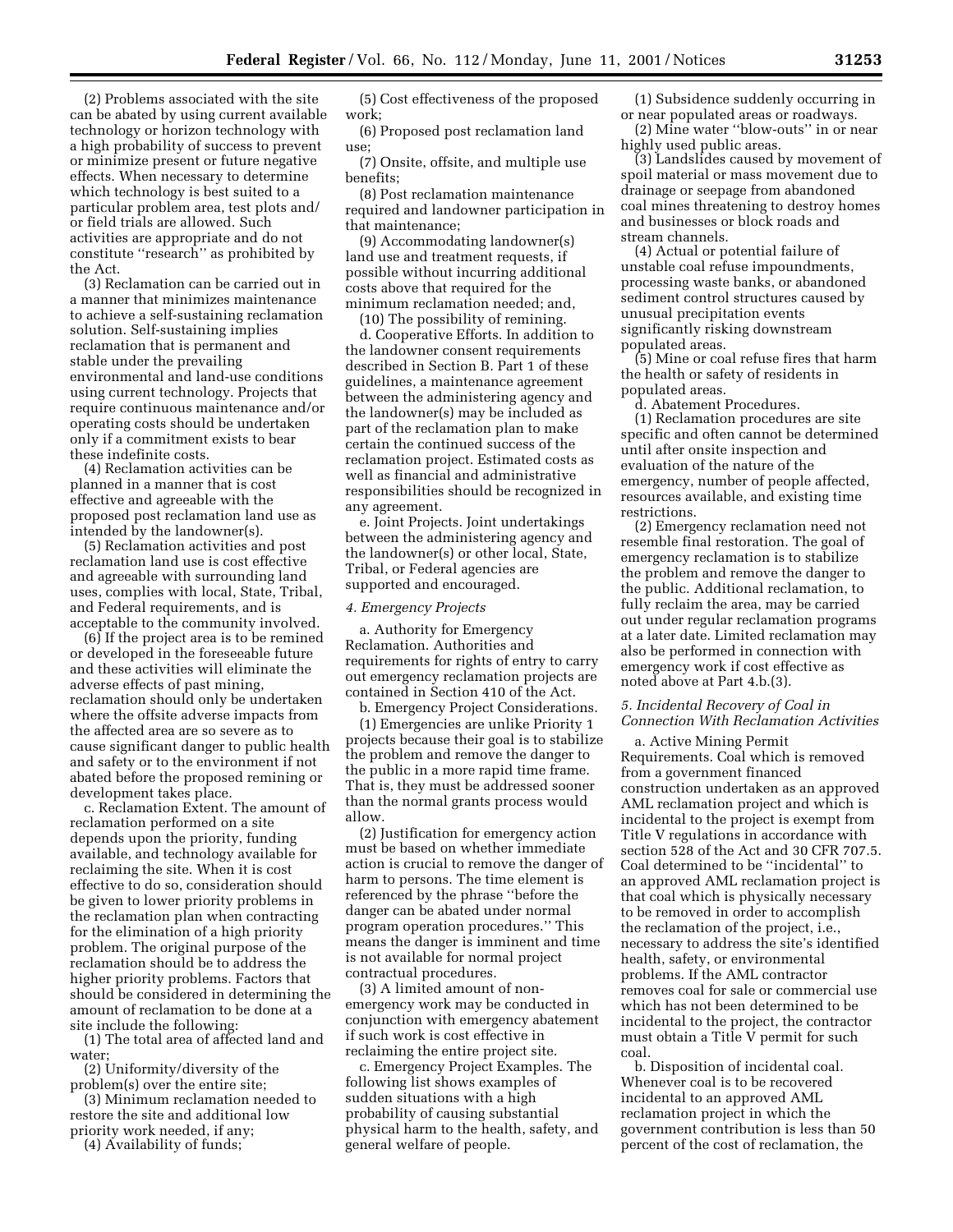coal may be sold and the proceeds kept by the contractor.

c. Substantial deposits of incidental coal. For AML reclamation sites with substantial deposits of incidental coal, we expect that AML contractors will reflect the anticipated sale or commercial use of such coal through a lowered project bid price. The lowered project bid price would, in turn, reduce the government's share of the total cost of the project. As a result, less public funding will be required for these sites to accomplish the same level of AML reclamation. By reducing the government's share of the cost of reclamation, AML money becomes available for other AML reclamation projects that would otherwise not be funded. The contractor makes a profit, the government saves money and B most important of all B additional abandoned sites that we could not afford to reclaim in the past are reclaimed.

d. Optional participation. Undertaking AML projects that use less than 50 percent government-financing will not be mandatory for States or Indian Tribes; they may choose not to participate in this form of AML reclamation.

### *6. Abandoned Structures and Equipment*

a. Investigation and Report. (1) The administering agency should perform an onsite investigation of abandoned structures or equipment and encourage the landowner(s) to recover any salvage value by disposal before the start of any reclamation project.

(2) Upon completion of the onsite investigation, a report must be prepared by the administering agency which addresses the following:

(a) The type, quantity, age, and apparent condition of all abandoned structures or equipment;

(b) The structural soundness, visual quality, historical significance, effect on proposed reclamation activities, and land uses in the area. The structural soundness of the structure should be evaluated in relation to public health, safety, general welfare, and the post reclamation;

(c) The disposal or retention of the structures or equipment in accordance with local, State, Tribal and Federal laws; and,

(d) The recommended methods to remove the safety hazards associated with structures or equipment that are retained on the reclaimed site.

b. Ownership Rights. The landowner(s) may recover any salvage value by disposal of the abandoned structures or equipment prior to the

initiation of any reclamation project. The administering agency is responsible for securing consent to dispose of or modify the abandoned structures or equipment not disposed of by the landowner(s).

c. Disposal Revenues or Benefits. Any revenues or benefits received by the contractor from the sale or use of abandoned structures or equipment not disposed of by the landowner(s) should be used by the contractor to offset the cost of reclamation or deposited to the Fund pursuant to Section 401(b)(4) of the Act. All such revenue or benefits should be documented in the project file.

#### *7. Borrow and Disposal Areas*

a. Site Selection. The borrow and disposal areas created by reclamation activities should be subject to and conducted in accordance with applicable local, State, Tribal, or Federal reclamation requirements. Borrow and disposal areas should be located on the site of the reclamation project, if possible. Offsite borrow and disposal areas should be used only when no onsite area is available and it is necessary to protect the health and safety of the public. In addition, offsite areas may be used if they provide an area more suitable for reclamation and less prone to constitute a hazard in itself, produce an improved land use, or protect the environment.

b. Adverse Impacts. Adverse impacts of the selected areas should be minimized by disturbing the smallest possible area; providing adequate drainage, dust, and erosion control measures; protecting historic and cultural values; protecting visual esthetics; protecting fish and wildlife values; protecting the health and the safety of the community and the public; and reclaiming the borrow and disposal area after termination of the project.

#### *8. Program and Project Evaluation*

a. General Evaluation Considerations. Reclamation activities are to be evaluated on a regular basis to determine the effectiveness of the program/project in reclaiming abandoned lands. The objective is to identify those abatement control methodologies that have been effective over time and those with demonstrated deficiencies that need to be improved or changed. Project evaluation measures the success or failure of the applied techniques while program evaluation determines the effectiveness of the overall program, including regulations and policies. Evaluation efforts include, but are not limited to, recording accomplishments, making onsite

reviews before, during, and after reclamation, and analyzing fund management.

b. Annual Evaluation Report. The administering agency will prepare a report on its findings and recommendations. Recommendations should be used to change program operations on future reclamation activities so that deficiencies will not recur. If requested, the report should be made available to other agencies in order to share information and improve the AML program nationwide.

#### *9. Maintenance of Reclamation Work*

a. Planned Maintenance. Reclamation should be done in a manner to minimize or eliminate continued maintenance. Long term maintenance requirements should be identified during the planning and design stages. These requirements must be technically and economically possible and should be developed in cooperation with the landowner(s) and/or appropriate agencies through formal agreement. Maintenance plans should include maintenance requirements, inspection schedules, technical assistance needed, and funding requirements.

b. Unplanned Maintenance. AML projects often involve conditions unforeseen during the design period that may affect the achievement of permanent reclamation and long term stability. Reclamation programs should develop and implement general policies for performing post construction monitoring to address unanticipated maintenance needs. The plan should include, at a minimum:

(1) A plan for post construction monitoring of sites to determine maintenance needs;

(2) A procedure for determining when and where not to perform additional maintenance when problems are identified in the field;

(3) A procedure to determine when a site has reached long term stability, and that future monitoring is unnecessary, including a landowner notification policy;

(4) A method for dealing with situations where landowner practices make future maintenance unproductive.

#### *10. Non-Coal Projects*

a. Guideline Applicability. States and Indian tribes with approved reclamation plans may undertake non-coal reclamation projects under the specific provisions in Section 409 of the Act or after certification that all coal related problems have been reclaimed, as authorized in Section 411 of the Act.

b. Priorities Under Section 409. Noncoal projects to be reclaimed under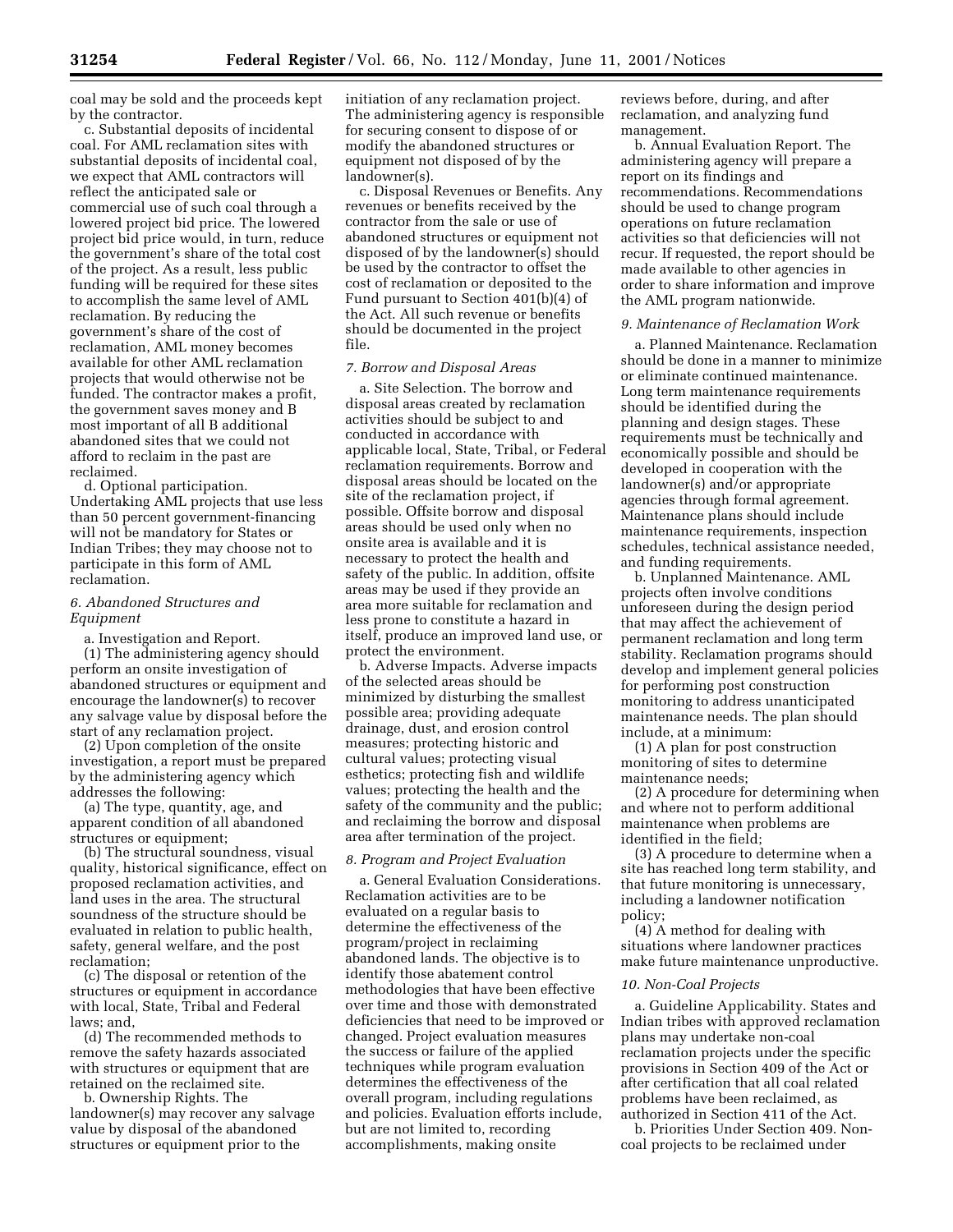Section 409 of the Act must be at the request of the Governor of the State or the governing body of an Indian tribe. They must comply with the priorities stated in Section 403(a)(1), except the term ''coal'' does not apply. The reclamation must be for the protection of public health, safety, general welfare, and property from extreme danger of adverse mining practices.

c. Priorities Under Section 411. Noncoal projects to be reclaimed under Section 411 of the Act may not proceed until the State or Indian Tribe has certified that all coal problems have been resolved. Planning and design work for reclamation of non-coal projects may commence prior to completion of all coal projects.

### **C. Site Considerations**

### *1. Mine Drainage*

a. General Considerations. The reclamation plan should attempt to minimize or control mine drainage and include procedures to treat impounded waters containing toxic materials before release. At-source control measures are preferred over long-term treatment methods to eliminate or minimize maintenance.

b. At-Source Control Measures. Controlling or minimizing mine drainage at its source can be accomplished by any or all of the following techniques:

(1) Mine-sealing techniques, including grout curtains and slurry trenching. Factors to be considered when planning to seal mines are the potential to develop hydrostatic heads, the accessibility of the area, and the integrity of the surrounding geologic formations;

(2) Infiltration control and water diversion. Factors to be considered include topography, control of surface water, effects on ground water, the control of water passage through openings, and the storm event design; and/or,

(3) Daylighting, the surface mining procedures and excavation processes used to expose underground mine works for partial or complete removal of the remaining mineral underlying the surface. Factors to be considered include the depth of overburden, marketability of the mineral, and safety measures.

c. Treatment Measures. Secondary treatment of mine drainage can be carried out by the addition of neutralizing agents. Permanent treatment facilities should be designed to minimize operation and maintenance costs and should only be considered if no other means exists to abate the

problem. Written assurance, from the landowner or any other interested party, should be obtained to assure that the treatment facilities will be maintained after appropriations for the Abandoned Mine Land Program cease.

d. Coal Refuse Piles and Coal Waste Embankments. Methods of reclaiming land containing coal refuse, coal wastes, or abandoned workings include, but are not limited to:

(1) Removing the coal refuse or coal waste to an environmentally acceptable site, subject to all appropriate approvals;

(2) Burying the refuse or waste, diverting water away from or around the reclaimed area, whenever possible, or layering the refuse material with clay or other unpierceable material, when practical, to prevent water infiltration and contamination; and,

(3) Treating the refuse pile in place by:

(a) Diverting water around the coal refuse and/or waste;

(b) Collecting and conveying drainage from the refuse pile for safe disposition (an approved water pollution control facility should be used if needed to meet quality standards);

(c) Grading and contouring waste structures to drain water off the disposal site;

(d) Covering the refuse with a suitable thickness of nontoxic or nonacidforming material or treating the refuse with lime or other material to prevent acid or other toxic drainage; or

(e) Any combination of the above treatments.

### *2. Active Slides and Slide-Prone Areas*

a. Site Evaluation Factors. Factors that should be considered on a case-by-case basis in the evaluation of slides or slideprone areas include the following:

(1) The topography of the ground surface as an indication of past landslide activity and potential instability. Topographic data collected should include contour maps at 2 to 5 foot intervals, surface drainage characteristics, locations of ponded surface water, and slope profiles;

(2) The geology of the subsurface. Rock formations and geologic structures including folds, faults, joints, and shear zones, should be identified whenever possible. This information may be useful in comparing the landslide potential of various areas;

(3) The soil or spoil material. Description of the slide-prone material should include its texture, permeability, and engineering properties as well as the related soil-rock ratios;

(4) Ground water sources. Springs and seeps, dump areas, audits, auger holes,

drill holes, and coal seams should be identified;

(5) Vegetative cover. Vegetation will affect the stability of the slide or slideprone area. Deep masses of roots may provide sufficient reinforcement to distort the geometry of the slide and trees with deep tap roots may curtail severe movement. Vegetative cover within a landslide area should be compared to that within the surrounding area and with that present at known landslide areas;

(6) Other physical factors. These include timber coverage or lack of it on slopes, parent material and volume of spoil, proximity to other slides, or other data specific to the slide area which may be helpful in designing the best structural specifications for stabilizing the area; and,

(7) U.S. Geological Survey slide-prone maps, U.S. Department of Agriculture soil maps, and other related data.

b. Remedial Measures. Reclamation and stabilization of slide areas may be achieved by one or more of the following methods:

(1) Removing unstable material or by terracing;

(2) Installing surface and/or subsurface drainage such as rip-rap channels, french drains, pumping wells, etc;

(3) Installing support and reinforcement systems such as retaining walls, gabions, vertical pilings, etc.; and, (4) Revegetation.

*3. Erosion and Sedimentation*

a. Erosion and Sediment Control Considerations. Erosion and sediment control measures should be designed in accordance with Federal, State and local laws and should do the following:

(1) Minimize erosion from the reclamation site and adjacent lands, minimize water pollution from sediment, acid drainage, and other toxic materials, and provide conditions suitable for the planned land use;

(2) Maintain the soil resource within acceptable soil loss limits. Allowable sheet and rill erosion rates should be equal with the soil resulting from reclamation. Information relative to allowable soil loss limits may be obtained from the local Natural Resource Conservation Service office;

(3) Expose the least amount of land at any one time, with the more hazardous areas exposed for the shortest time and during the season when extreme rainfall is least likely to occur;

(4) Complete reclamation activities so revegetation can take place at the most advantageous time of year; and,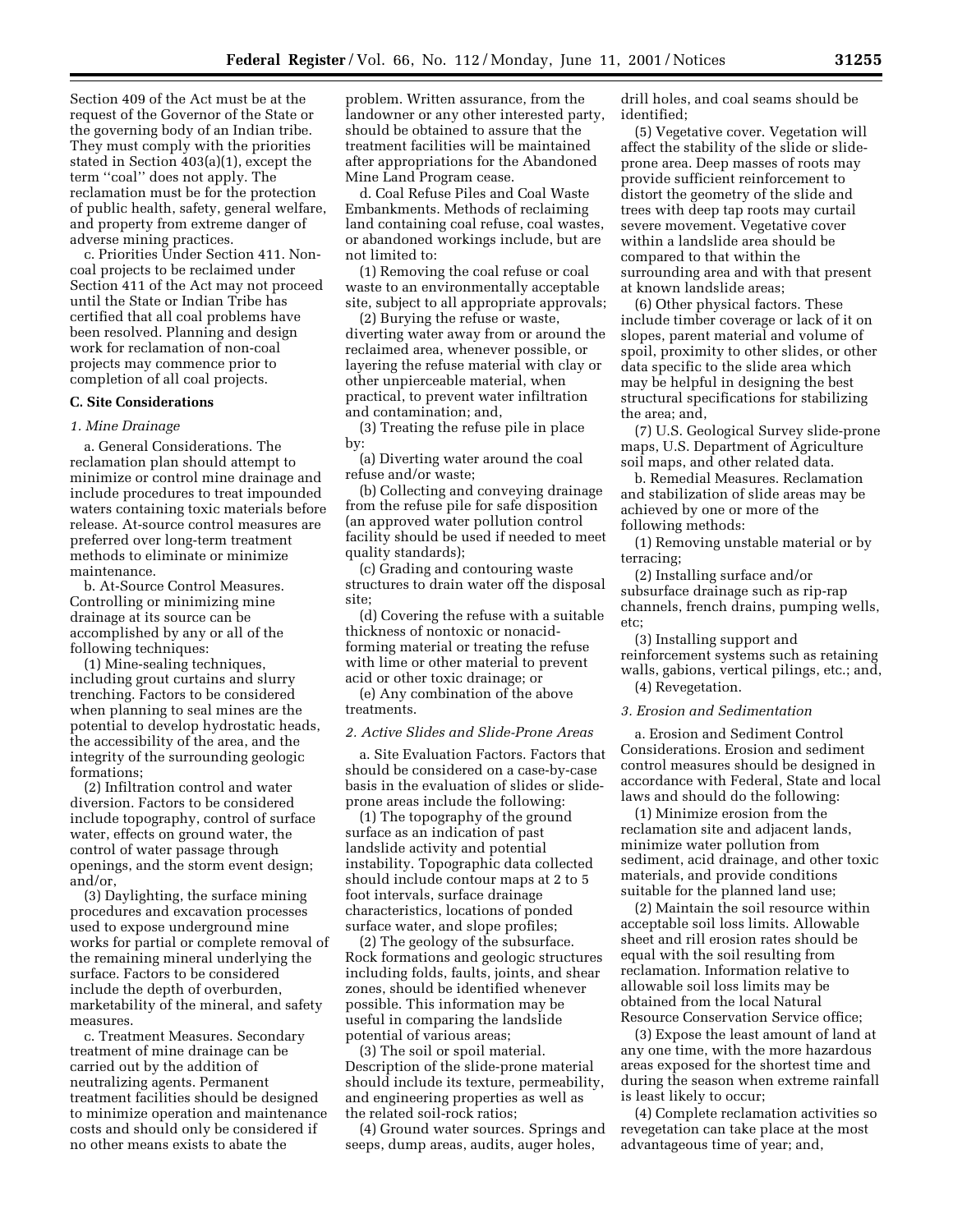(5) Control foot and vehicular traffic and grazing until vegetation is established.

b. Erosion Control Practices. Well established vegetation is generally the most cost-effective means of erosion control. Other methods may include one or more of the following, in conjunction with vegetation, to achieve temporary and/or permanent erosion control.

(1) Mulches may be used for temporary erosion control and in some cases stabilizing agents such as gravel, stone, and concrete blocks may be used for permanent protection.

(2) Permanent structural measures may be used to turn runoff, reduce slope length, and provide for an effective runoff disposal system.

(3) Temporary vegetation and/or structural measures may be needed for erosion control during reclamation. Provisions should be made to remove the temporary control measures and stabilize the area when they are no longer needed.

c. Sediment Trapping Practices. When erosion controls are incapable of preventing excessive sediment buildup, either during reclamation or permanently, the excess sediment should be controlled to prevent offsite contamination.

(1) Temporary sediment control measures such as filter strips, sediment traps, and sediment basins, should be stabilized and maintained during their planned life.

(2) Permanent sediment basins should be maintained and the sediment removed when it accumulates to the design level. The use of permanent sediment basins should be minimized because of the continuing maintenance responsibility.

#### *4. Vegetation*

a. Existing Vegetation Inventory and Evaluation. The administering agency should complete an inventory and evaluation of existing vegetation and site conditions prior to developing the design and specifications for a project. The permanent vegetation selected to cover the reclaimed mine land should be compatible with the site characteristics and the intended land use of the reclaimed and surrounding land and provide adequate erosion control.

b. Vegetative Requirements. The vegetation portion of the project design and specifications should be developed considering the requirements itemized for each of the following cases.

(1) In areas where the present plant species are inadequate or undesirable and only a change in vegetation is needed.

(a) Necessary erosion and sediment control structures should be installed to protect the area from excessive erosion and sedimentation during the vegetation establishment period. Temporary vegetation may be used alone or in combination with a mulch or other stabilizing agent in accordance with the needs of the site.

(b) The newly planted area should be protected from excessive use, especially livestock grazing, during the establishment period.

(2) In areas where changes in topography and vegetation are needed.

(a) Changes in topography should be made to improve esthetic aspects of the site, permit establishment of desirable vegetative cover, and insure compatibility with the planned land use.

(b) Temporary vegetation should be used to protect stockpiles of soil materials for a short time or to provide temporary cover until the permanent vegetation is established.

(3) In areas where the present spoil material is unsuited for vegetation the spoil material should be covered or replaced with material that will support the desired vegetation. If covering or replacement costs are prohibitive, attempts should be made to create a suitable plant growth medium upon which vegetation may be established.

(4) In areas where alteration of the site to support vegetation is impractical, sediment should be confined to the immediate area, if feasible. Surface runoff should be treated to an acceptable level of quality before discharging offsite, if necessary.

#### *5. Toxic Materials*

a. Sampling and Analysis Consideration. The administering agency should sample sites suspected of containing toxic materials. Chemical and/or physical analyses may include, but are not limited to:

(1) pH (paste);

(2) SMP Buffer (tests pH of solution prior to weathering);

(3) Net acidity or alkalinity, or potential acidity;

(4) Total sulfur (sulfate and sulfide); (5) Electrical conductivity (mmhos/ cm);

(6) NKP and USDA texture class when material is to be used as post-

reclamation plant growth medium; (7) Organic matter (quantity and type); and,

(8) Visual and/or microscopic identification of potential toxic or acid forming minerals.

b. Planning Considerations. The administering agency should consider the following items in their planning

efforts on projects containing toxic materials:

(1) Critical toxic limits;

(2) Containment or segregation of toxic materials using sealed pits or embankments and/or covering the toxic materials with compacted clay or some other suitable material;

(3) Site preparation, including grading, backfilling, scarification, and application of appropriate growing medium, chemical fertilizers, lime gypsum, mulches, or sludge;

(4) Water management control, including surface and subsurface drainage, sediment control, and soluble toxic elements; and,

(5) Necessary monitoring and required maintenance, if any.

c. Sites Eligible Under the Comprehensive Environmental Response Compensation and Liability Act of 1980 (CERCLA). Abandoned mine land sites containing acid mine drainage or other toxic material may be eligible for clean-up under CERCLA, if included on the national priority list (NPL). Sites listed on the NPL are ineligible for AML funding.

## *6. Hydrologic Balance*

a. Planning Considerations. After identification of areas needing restoration of the hydrologic balance, the administering agency should consider the following items in their planning.

(1) Evaluation of procedures needed to reduce or eliminate pollution to receiving surface and subsurface waters, including technical and economic constraints.

(2) Potential beneficial and/or negative effects of proposed restoration activities on offsite hydrologic systems.

(3) Post reclamation land use of the site and surrounding area.

b. Surface-Water Considerations. Restoration of surface drainage should minimize erosion and maximize ecological stability. Factors to be considered include, but are not limited to:

(1) Type of reconstruction materials to be used, stream gradient, fish and wildlife habitat, and compatibility with adjoining undisturbed surface drainage;

(2) Use of the reclaimed area as a source of ground-water recharge and the potential for downstream flooding;

(3) Feasibility of long-term, selfmaintaining erosion control measures to enhance stream and flood plain stability; and,

(4) Construction of water impoundments which do not adversely affect the restoration of the hydrologic balance and are in accordance with applicable local, State, Tribal, or Federal requirements.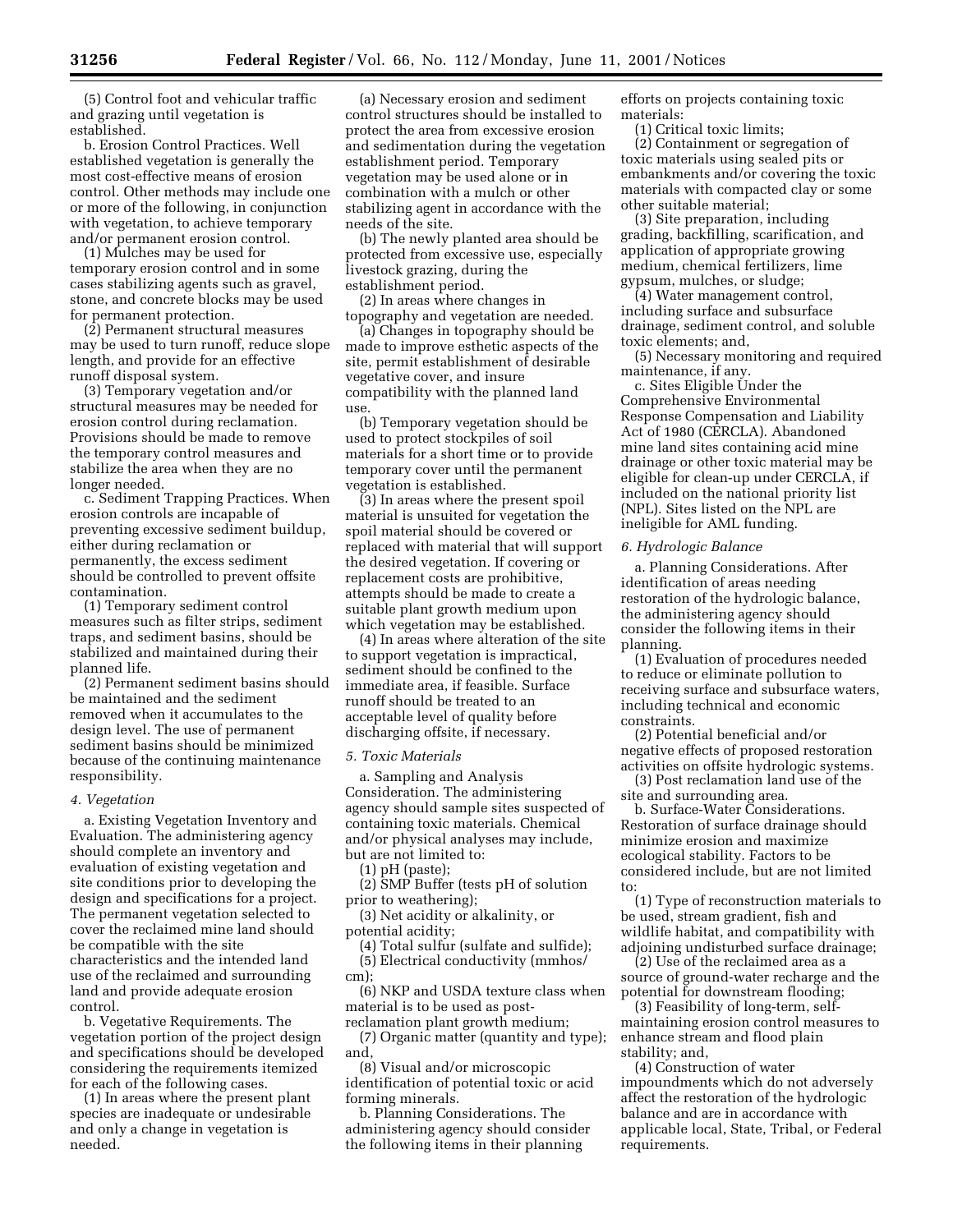c. Ground-Water Considerations. Restoration of ground-water should be done in a manner that will not diminish or degrade water leaving the site. Factors to be considered include, but are not limited to:

(1) Evaluation of the re-established water table, relative to the reclaimed land surface;

(2) Evaluation of the ground-water recharge capacity, considering the underlying aquifers and backfill materials; and,

(3) Identification of toxic and/or acid forming materials and procedures to eliminate or minimize contamination of the water table.

### *7. Public Health and Safety*

a. Dump Sites. Abandoned mine sites used as dumps are usually excellent breeding places for insect and vermin and could pose a hazard to public health. The presence of a dump in an abandoned mine site should not be considered the primary reason for reclamation, but may be considered in raising the site priority in the same objective category. Prior to any reclamation work on dumps, the local, State and/or Tribal agency should be encouraged to abate the problem under other existing authorities and consulted regarding proper disposal methods.

b. Highwall Danger. Highwalls may create a significant danger to public health or safety when there is public use of the area above or below the highwall and/or there is evidence of sloughing that may damage structures or block roads and stream channels. Reclamation techniques include, but are not limited to:

(1) Reducing the highwall height;

(2) Backfilling and grading the highwall to a stable slope; or

(3) Providing a physical barrier to limit accessibility and material movement.

c. Mine Openings and Subsidence.

(1) The administering agency should consider the following items when planning for subsidence control projects:

(a) Exploratory drilling to determine the locations, size, and condition of abandoned underground mine openings with the potential to subside (except in emergencies);

(b) Proximity to populated areas with high public use;

(c) Notification to all local, State, and Tribal land use planning agencies of potential subsidence areas; and,

(d) Restricting entry to mine openings by constructing physical barriers and/or fencing for emergency situations until the opening can be properly reclaimed.

d. Radiation Emission. Where radiation constitutes a potential public

health or safety problem, the administering agency should coordinate with other pertinent agencies prior to reclamation activity. Normally, this coordination is done during the development of the State reclamation standards for radiation.

e. Domestic Water Supplies. Control measures designed to protect or restore domestic water supplies should consider the number of people affected, the type and concentration of pollutant(s), and the type and cost of control technology. Clean-up or restoration of domestic water supplies should be restricted to source control where possible.

f. Surface and Underground Mine Fires. Only fires associated with abandoned mines or in virgin seams associated with other abandoned mine reclamation problems are eligible for Title IV funding.

(1) Prior to initiating control or extinguishment efforts, geologic investigations should be carried out to determine the extent of the fire and the amount of remaining combustible material.

(2) Reclamation design and procedures should include methods to control or eliminate hazardous gases, fumes, and other types of air pollution associated with the fire.

g. Hazardous/Explosive Gases. Toxic gases, other than those associated with mine fires, may require site specific control or treatment procedures. For example, methane seeping into a residence must be vented and should be monitored for a reasonable amount of time to ensure the area is safe. Whenever possible gases should be vented or sealed off at their source.

### *8. Esthetics and Visual Values*

Reclaimed lands should, to the extent that it is feasible, conform to the visual aspects of the surrounding landscape. The reclamation design and procedures should take into consideration the proximity to public high use areas and the visual impact within the context of the viewing distance.

a. Visual Degraders.

The administering agency determines what conditions are visually degrading and should be considered for visual improvement. Visual degraders may include, but are not limited to, highwalls, erosion, discolored water, haul roads, refuse piles, slurry ponds, spoil piles, abandoned mining equipment and structures, garbage and refuse dumps, open pits, and deforestation.

b. Esthetics Problem Solutions. Solutions for esthetic problems may involve removal of offensive material or

condition, strategic placement of screening materials, and/or the use of appropriate plant species. Guidelines and standards to evaluate visual resources developed by the U.S. Forest Service, Natural Resource Conservation Service, U.S. Bureau of Land Management, National Park Service, and other agencies should be adapted for use in evaluating and planning visual solutions.

### *9. Fish and Wildlife Values*

a. Project Identification Requirements. The administering agency should periodically provide a list of proposed and on-going abandoned mine land activities to the conservation or land management agencies with responsibilities for fish and wildlife or their habitats and should request pertinent information and suggestions from these agencies.

b. Determining Fish and Wildlife Values and Goals. The administering agency should review information provided by the conservation and land management agencies with responsibilities for fish and wildlife or their habitats to determine the prereclamation fish and wildlife values of abandoned mine land sites. The administering agency should then determine the fish and wildlife goals for each project, in relation to that project's determined fish and wildlife values and the program priority objectives.

c. Planning Considerations. The administering agency should encourage the consideration of fish and wildlife values in all reclamation activities, including those whose primary purposes for reclamation are related to public health, safety, or general welfare. If fish and wildlife values are determined to be among the goals of the reclamation efforts, the administering agency should incorporate them into the reclamation plan.

d. Installing and Maintaining Established Fish and Wildlife Habitat Values. The administering agency should insure that all fish and wildlife measures contained in the selected plan are implemented and should encourage the landowner(s) to maintain them at or above the planned level.

#### *10. Air Quality*

a. Air Quality Standards. All reclamation activities should be conducted in accordance with applicable local, State, Tribal, or Federal air quality standards.

b. Coordination Requirements. Local, State, Tribal, or Federal air quality officials should be contacted prior to reclamation planning activities for requirements concerning air quality